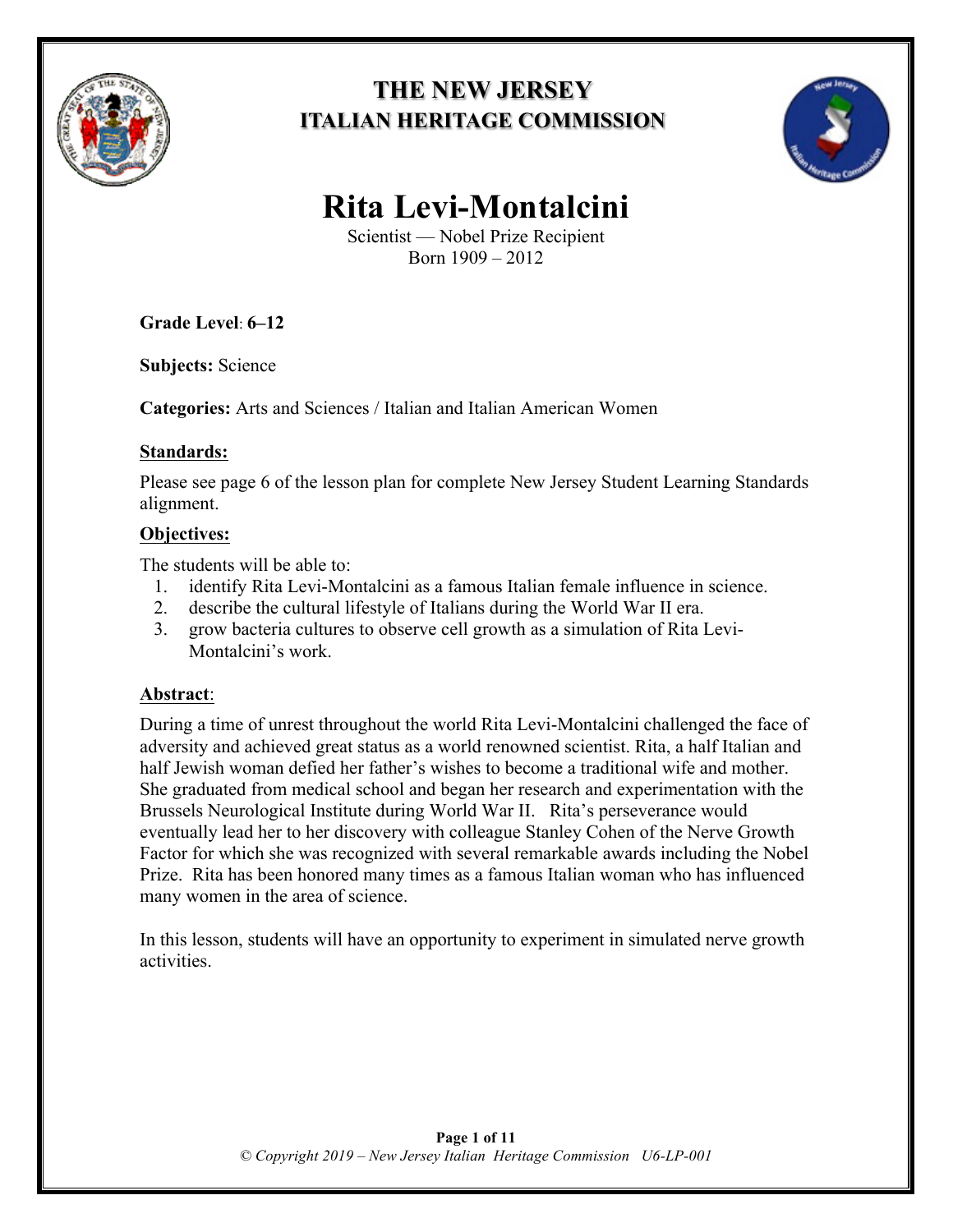#### **Materials:**

- Access to internet
- Background material
- Petri dishes
- Cotton swabs
- Sample sticks
- Microscope slides
- Microscopes
- Nutrient Agar

#### **Background:**

Rita Levi-Montalcini was born on April 22, 1909. Her father Adamo Levi, an engineer, was Jewish. Her mother, Adele Montalcini, was a painter in Turin, Italy. Rita was one of four children and had a twin sister. Rita's family was very loving and close with one another. Her father held very traditional values and believed that professional careers would not allow enough time for women to fulfill their work as wives and mothers. He decided that his three daughters should not pursue academic studies that would lead to careers.

Against their father's beliefs, Paola, Rita's twin sister, pursued her interest in art and went on to become a well known Italian artist. At the age of 20, Rita completed her high school studies and enrolled in medical school in Turin, Italy. She was graduated in 1936 with honors. Her degree was in Medicine and Surgery. She then pursued a specialization in Neurology and Psychiatry.

Later in 1936, Benito Mussolini enacted the "Manifesto per la difesa della razza", which 10 Italian scientists agreed to support. This prevented non-Aryan Italians from continuing their academic or professional careers in science. As a result, Rita left Italy to join the Brussels Neurological Institute.

In 1940, she returned to her family in Turin, just as the German army was about to invade Belgium. She continued her research and experiments in a small laboratory she built in her bedroom. In 1941, the heavy bombing of Turin forced the Levi-Montalcini family to flee to a country cottage for safety. Rita once again built a small laboratory to continue her work. In 1943, the German army invaded Italy. Rita and her family were forced to leave their cottage in Piedmonte and take refuge in Florence, Italy, where they lived underground until the end of the war.

In 1944, the Anglo-American army forced the Germans to leave Florence and Rita was hired as a medical doctor to help with the war refugees brought down from the north where the war was still ongoing. At the end of the war in 1945, Rita resumed her studies at the University of Turin.

In 1947, Rita's life would take an exciting turn. She was invited by Viktor Hamburger, an assistant professor in the Department of Zoology, to work under him at Washington University in St. Louis, Missouri. There she would help Viktor continue his research on the nerve tissue of chicken embryos. Due to the location of her work, Rita held dual

> **Page 2 of 11** *© Copyright 2019 – New Jersey Italian Heritage Commission U6-LP-001*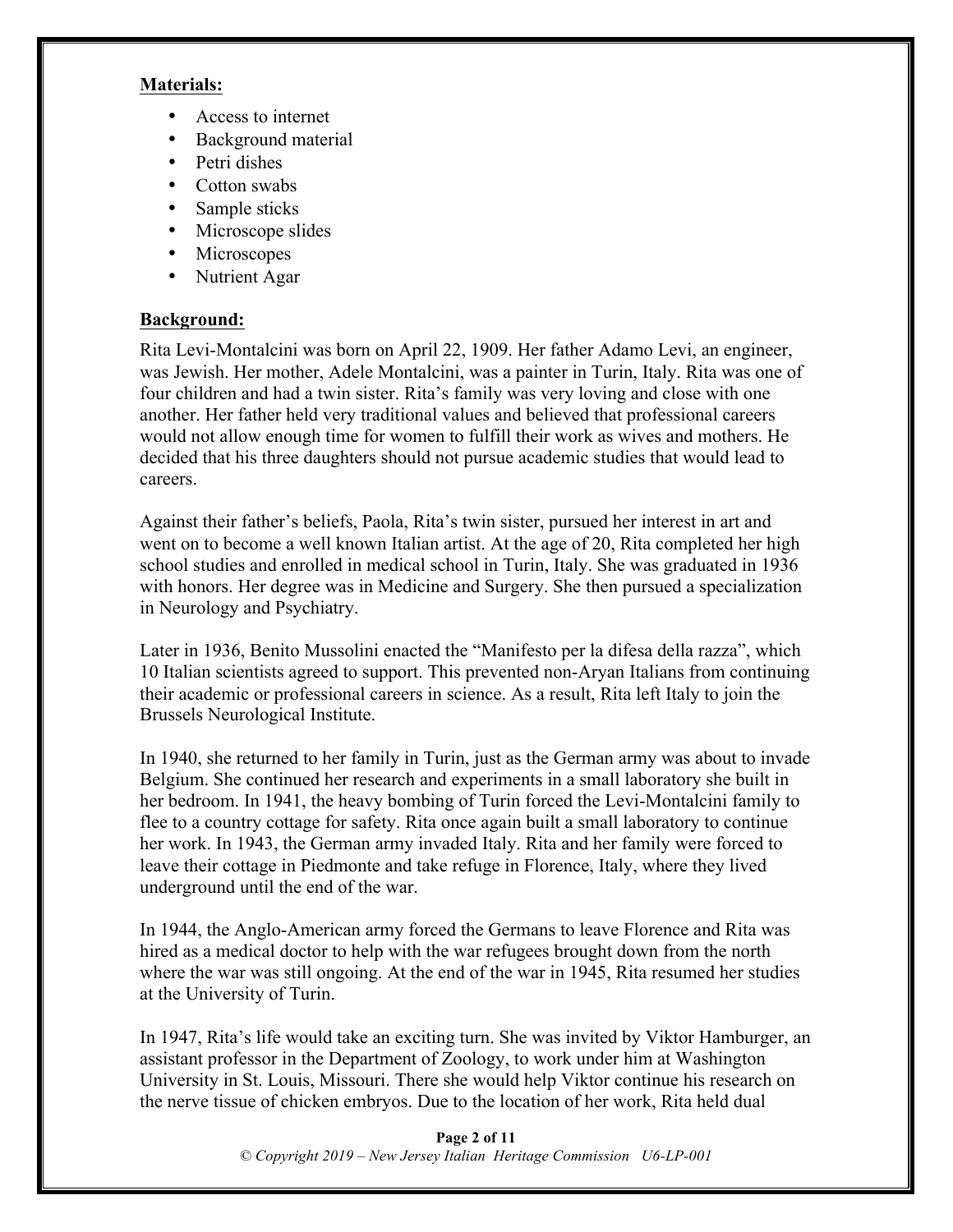citizenship in Italy and the United States. In 1948, they discovered that a specific form of mouse tumor sparked nerve growth when introduced to chicken embryos. They named the substance that caused this reaction Nerve Growth Factor (NGF). Rita continued to experiment with NGF on nerve cultures in the laboratory. With the help of Stanley Cohen, her colleague at the university, she was able to extract the NGF substance from the mouse tumor. This substance stimulates the growth of nerve cells and fibers in the peripheral nervous system. Rita remained at Washington University until 1961 and returned to Italy to resume her work at The Institute of Cell Biology in Rome. While in Rome, she was the director of the Research Center of Neurobiology from 1961 to 1969 and the director of the Laboratory of Cellular Biology from 1969 to 1978. She retired in 1979 and became a guest professor at the Research Center.

Rita Levi-Montalcini was the recipient of many awards. In 1968, she was the  $10<sup>th</sup>$  woman elected to the United States National Academy of Science. In 1986, Rita Levi-Montalcini and Stanley Cohen were awarded the Nobel Prize for Physiology and Medicine for their discovery of the Nerve Growth Factor. In 1986, she also received the Albert Lasker Award for Basic Medical Research. In 1987, she was awarded the National Medal of Science, the highest award in the scientific world of America. In 2001, she was appointed Senator-for-Life by Italian President, Carlo Azeglio Ciampi. As of April 2006, Rita Levi-Montalcini was the oldest laureate member in the Upper House of the Senate of Italy until her death in 2012.

#### **Procedures:**

- I. Ask the students the following questions:
	- a. How would you define determination?
	- b. Was there ever an instance when you may have displayed determination?
	- c. How would determination be a valuable quality to have as a student?

d. How would determination be a valuable quality in pursuing a professional career?

- II. Explain to the students that the focus of this lesson is about a famous Italian-Jewish woman, Rita Levi-Montalcini, who overcame adversity to fulfill her dream.
- III. Give the students a brief explanation of the circumstances and prejudices surrounding World War II.
- IV. Discuss with the students the background information on Rita Levi-Montalcini.
- V. Ask the students to discuss why Rita's work, along with her colleagues', on cell growth is important to the fields of science and medicine. How could cell growth research benefit people around the world?
- VI. Explain to the students that they will have an opportunity to experiment with cell growth in the classroom.
- VII. The students should be divided into groups of three or four.

#### **Page 3 of 11** *© Copyright 2019 – New Jersey Italian Heritage Commission U6-LP-001*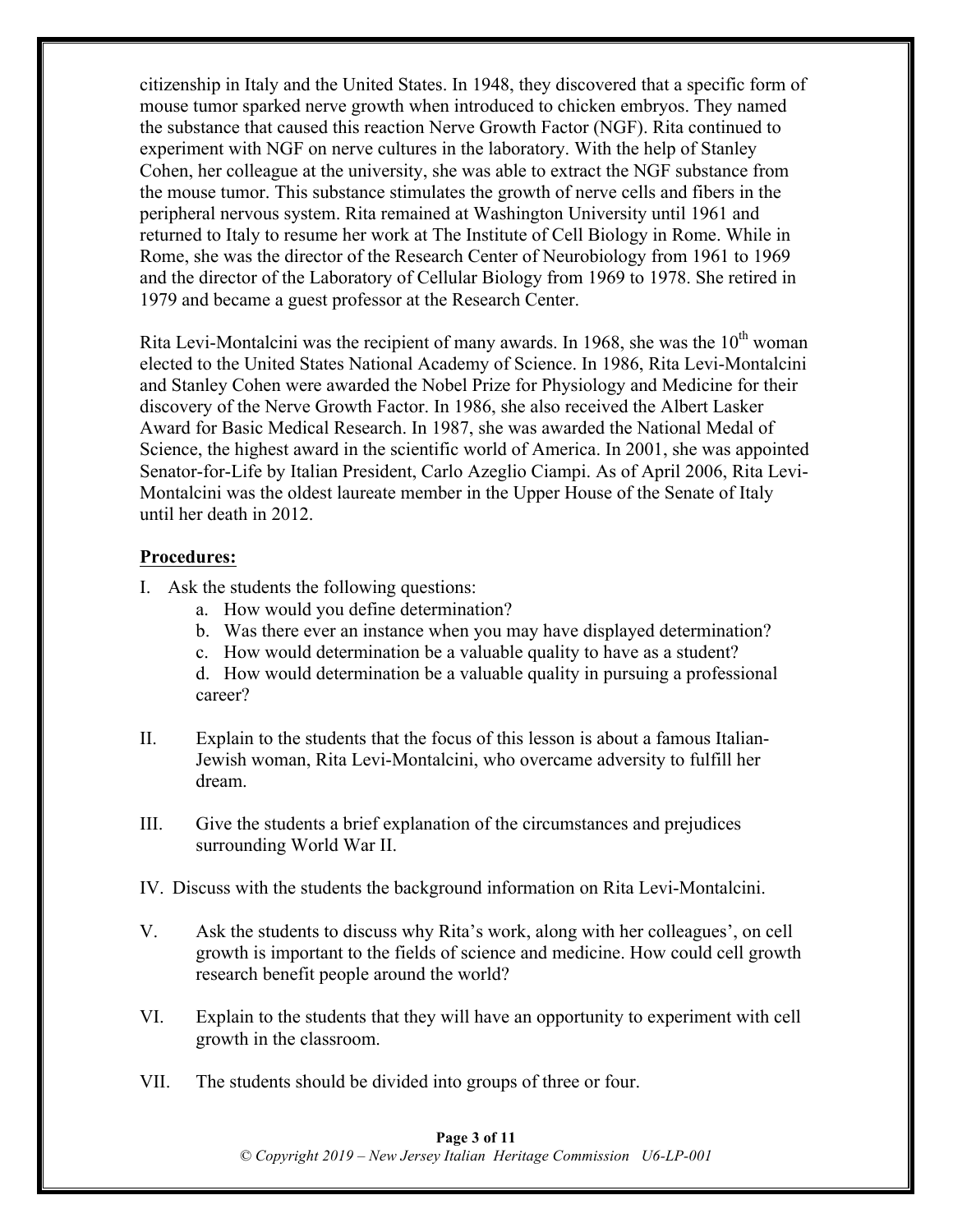- VIII. The students will collect two samples of bacteria from classroom items such as a desk, doorknob, chair, etc.
	- a. The students should take their two samples from the same location.
- IX. The students will need the following items for the experiment:
	- a. Three Petri dishes, two for cell growth of bacteria and the third as a control
	- b. Nutrient agar should be used to prep the Petri dishes
	- c. Two laboratory swabs
	- d. Microscope, microscope slides, and sample sticks
- X. The students should prepare their three Petri dishes with a small amount of nutrient agar, just enough to coat the bottom of the dish.
- XI. The students should then choose a location in the classroom to swab and collect two samples using two different swabs.
- XII. The students should then proceed to wipe the assumed bacteria into the Petri dishes. One swab goes into Petri dish number one and the other swab into Petri dish number two. Petri dish number three should remain as a control.
- XIII. The Petri dishes should be numbered and labeled with the location from which the sample came and the date and the students' names or group number.
- XIV. One Petri dish should be kept at room temperature and not in direct sunlight. The other should be kept in a dark area.
- XV. One week following the initial experiment set up, the students should swab a sample from each Petri dish and examine it on clean glass slides under a microscope.
- XVI. Have the students record their findings in a narrative as well as a drawing of what they see. The students may use the experiment worksheet to record their findings. Drawings of the students' observations through the microscopes may be done on the back of the experiment worksheets.
- XVII. The students should complete the project by writing a short conclusion comparing the three Petri dishes.

#### **Homework:**

Have the students write a short essay on Rita Levi-Montalcini's displayed determination throughout her life and how she may have influenced other women to have the determination to pursue professional careers.

#### **Assessment:**

Evaluate the students' experiment recordings and their essay on Rita Levi-Montalcini.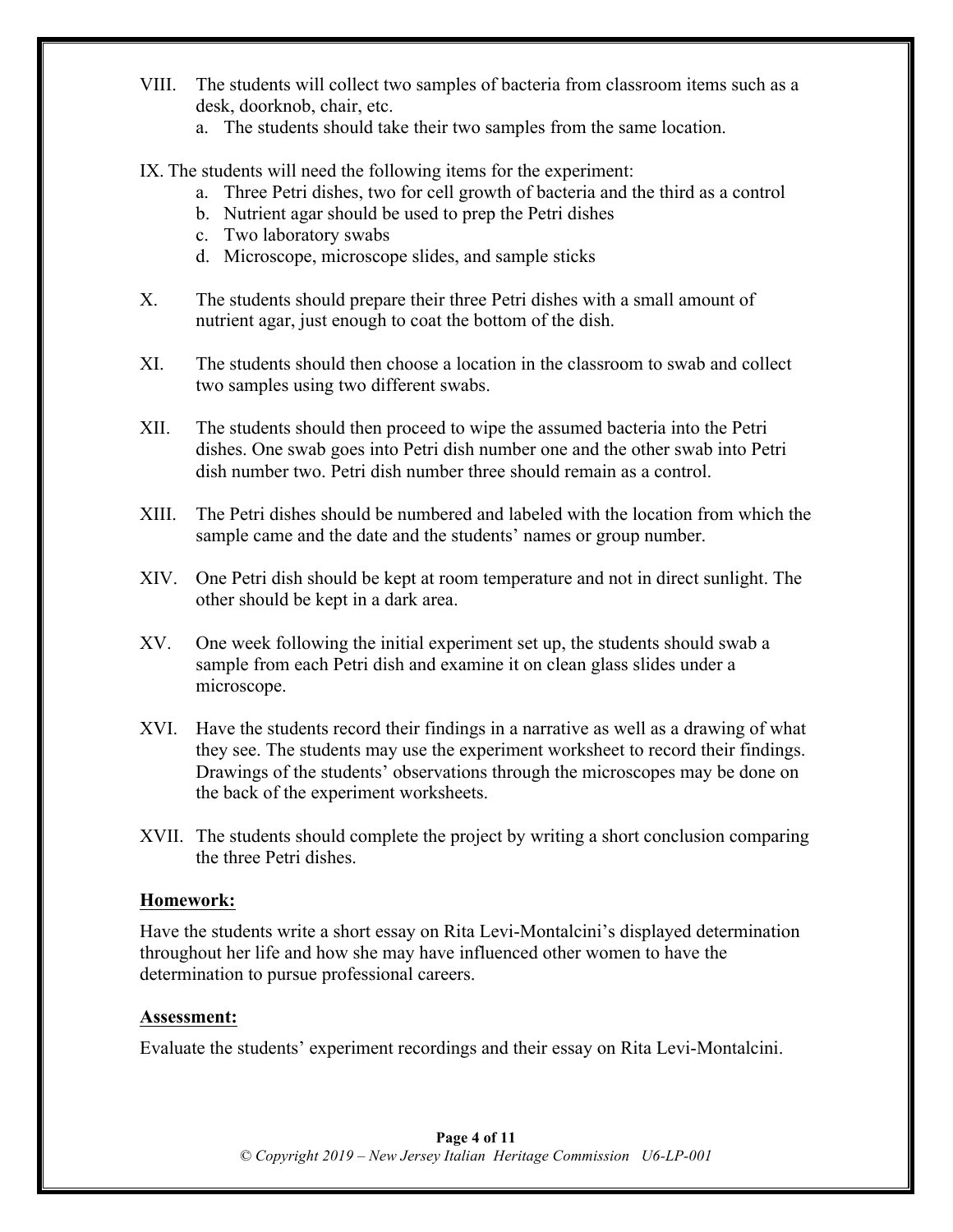#### **Extensions:**

- Have students research and write a short essay on the current status of the Nerve Growth Factor. What new developments, if any, have come about since Rita's research? What effect does the Nerve Growth Factor have on medical challenges such as Alzheimer's disease? Is the Nerve Growth Factor known to help in the study and/or potential cure of any other medical diseases?
- Information for research on Nerve Impulse Conduction may be found at: http://thebrain.mcgill.ca/flash/d/d\_01/d\_01\_m/d\_01\_m\_fon/d\_01\_m\_fon.html
- Have the students research how many Italian or Italian Americans were recipients of the Nobel Prize for various aspects of the award (in any field of endeavor).

#### **Background Resources:**

- $\checkmark$  https://www.thoughtco.com/rita-levi-montalcini-biography-4172574
- $\checkmark$  www.almaz.com/nobel/medicine/1986b.html
- $\checkmark$  https://www.famousscientists.org/rita-levi-montalcini/
- $\checkmark$  www.britannica.com/eb/article-9047979/Rita-Levi-Montalcini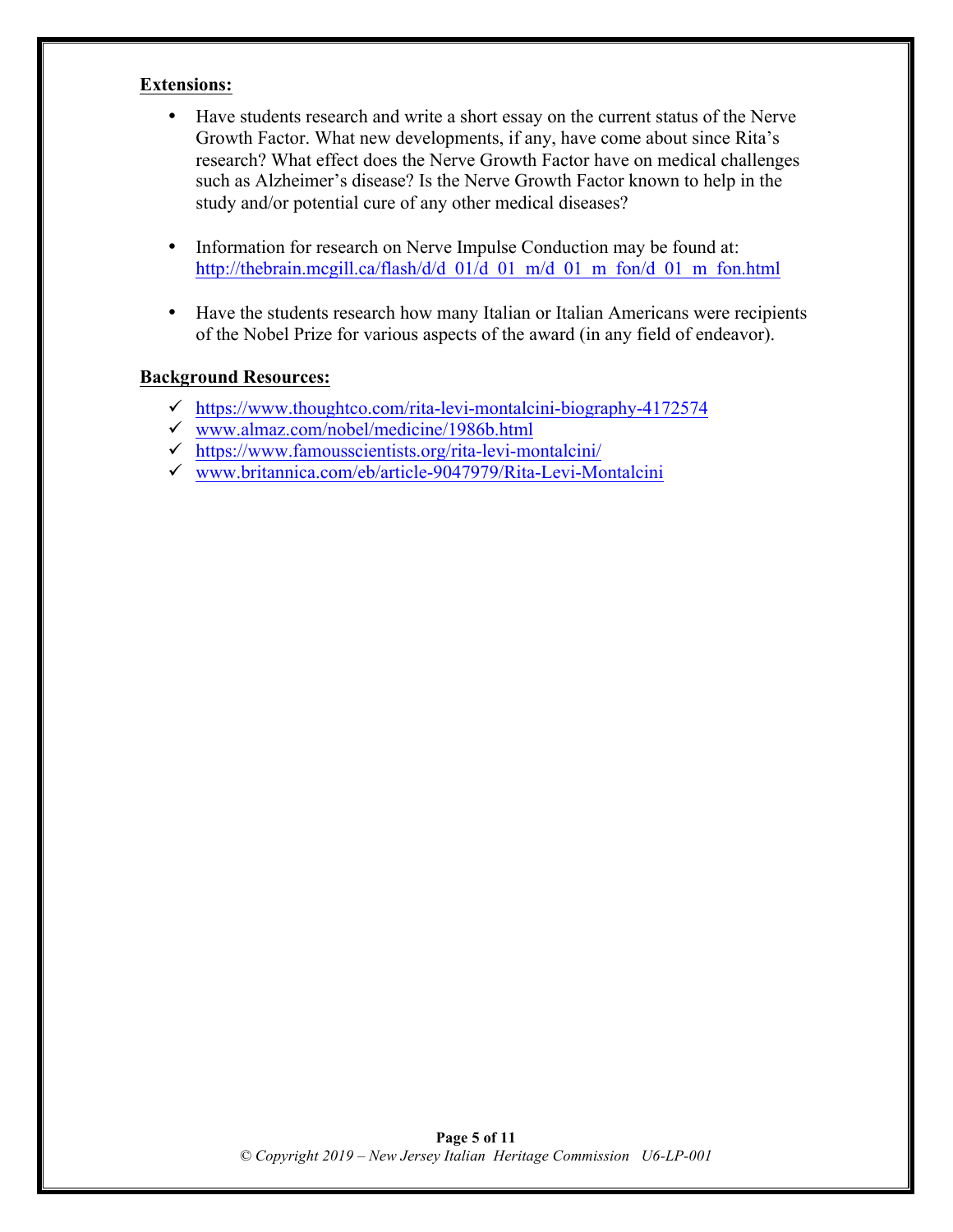## **New Jersey Student Learning Standards**

## **Science**

LS1.D: Information Processing  $\clubsuit$  Each sense receptor responds to different inputs (electromagnetic, mechanical, chemical), transmitting them as signals that travel along nerve cells to the brain. The signals are then processed in the brain, resulting in immediate behaviors or memories. (MS-LS1-8)

## **English Language Arts**

#### W.6.1b

Support claim(s) with clear reasons and relevant evidence, using credible sources and demonstrating an understanding of the topic or text.

#### W.6.1e

Provide a concluding statement or section that follows from the argument presented.

#### W.6.2a

Introduce a topic; organize ideas, concepts, and information, using strategies such as definition, classification, comparison/contrast, and cause/effect; include formatting (e.g., headings), graphics (e.g., charts, tables), and multimedia when useful to aiding comprehension.

#### W.6.2b

Develop the topic with relevant facts, definitions, concrete details, quotations, or other information and examples.

#### W.7.1b

Support claim(s) with logical reasoning and relevant evidence, using accurate, credible sources and demonstrating an understanding of the topic or text.

#### W.7.2a

Introduce a topic; organize ideas, concepts, and information, using text structures (e.g., definition, classification, comparison/contrast, cause/effect, etc.) and text features (e.g., headings, graphics, and multimedia) when useful to aiding comprehension

#### W.8.1b

Support claim(s) with logical reasoning and relevant evidence, using accurate, credible sources and demonstrating an understanding of the topic or text.

#### W.8.2a

Introduce a topic and organize ideas, concepts, and information, using text structures (e.g., definition, classification, comparison/contrast, cause/effect, etc.) and text features (e.g., headings, graphics, and multimedia).

#### W.9-10.1

Write arguments to support claims in an analysis of substantive topics or texts, using valid reasoning and relevant and sufficient evidence.

#### W.9-10.1e

Provide a concluding statement or section that follows from and supports the argument presented.

#### W.11-12.1a

**Page 6 of 11**

*© Copyright 2019 – New Jersey Italian Heritage Commission U6-LP-001*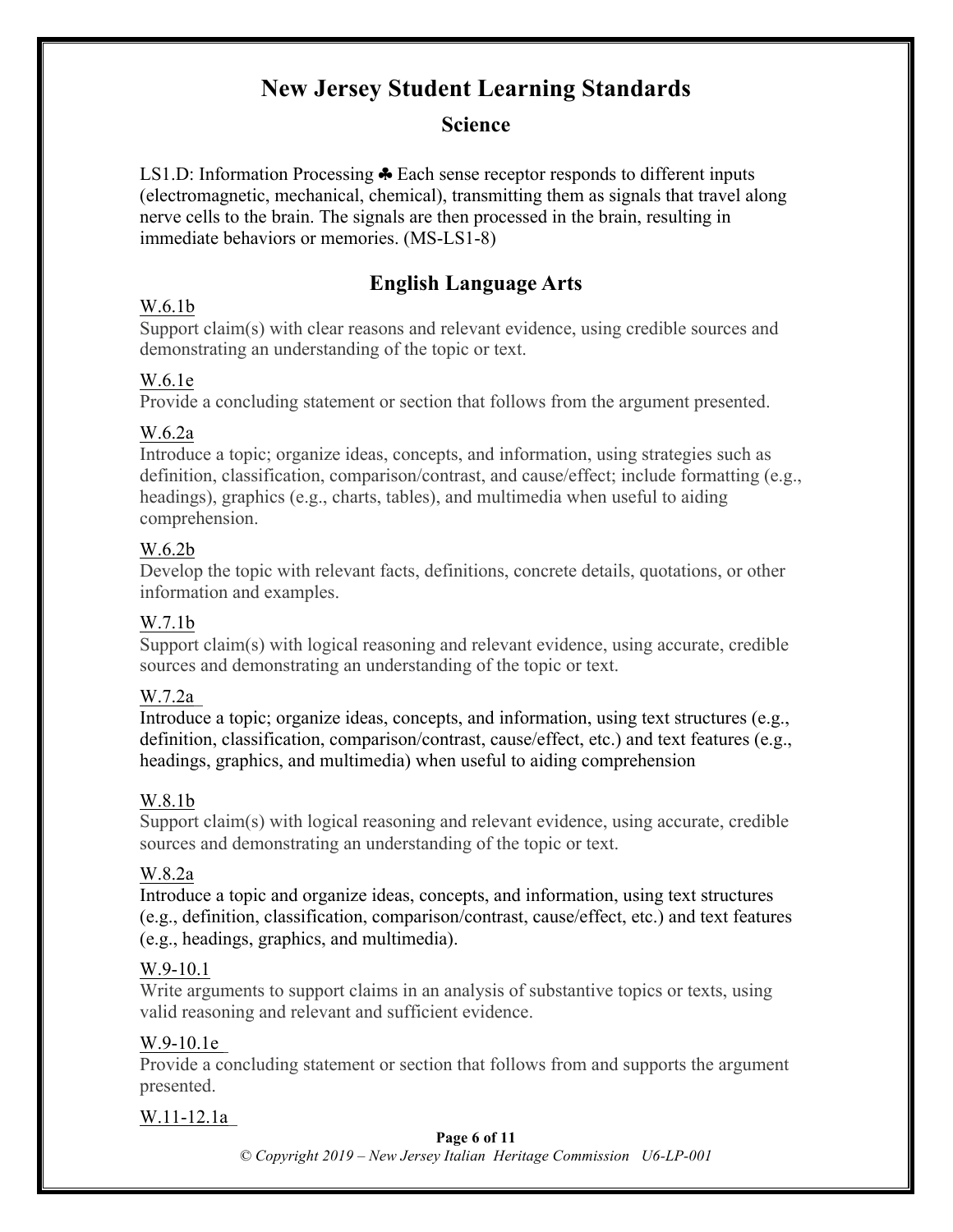Introduce precise, knowledgeable claim(s), establish the significance of the claim(s), distinguish the claim(s) from alternate or opposing claims, and create an organization that logically sequences claim(s), counterclaims, reasons, and evidence.

### W.11-12.1e

Provide a concluding paragraph or section that supports the argument presented.

## W.11-12.2b

Develop the topic thoroughly by selecting the most significant and relevant facts, extended definitions, concrete details, quotations, or other information and examples appropriate to the audience's knowledge of the topic.

## SL.6.2

Interpret information presented in diverse media and formats (e.g., visually, quantitatively, orally) and explain how it contributes to a topic, text, or issue under study.

## SL.7.2

Analyze the main ideas and supporting details presented in diverse media and formats (e.g., visually, quantitatively, orally) and explain how the ideas clarify a topic, text, or issue under study.

## SL.8.1d

Acknowledge new information expressed by others, and, when warranted, qualify or justify their own views in light of the evidence presented.

## SL.8.2

Analyze the purpose of information presented in diverse media and formats (e.g., visually, quantitatively, orally) and evaluate the motives (e.g., social, commercial, political) behind its presentation.

## SL.9-10.1c

Propel conversations by posing and responding to questions that relate the current discussion to broader themes or larger ideas; actively incorporate others into the discussion; and clarify, verify, or challenge ideas and conclusions.

## SL.9-10.1d

Respond thoughtfully to diverse perspectives, summarize points of agreement and disagreement, and, when warranted, qualify or justify their own views and understanding and make new connections in light of the evidence and reasoning presented.

## SL.9-10.4

Present information, findings, and supporting evidence clearly, concisely, and logically such that listeners can follow the line of reasoning and the organization, development, substance, and style are appropriate to purpose, audience, and task.

## SL.11-12.1c

Propel conversations by posing and responding to questions that probe reasoning and evidence; ensure a hearing for a full range of positions on a topic or issue; clarify, verify, or challenge ideas and conclusions; and promote divergent and creative perspectives.

## SL.11-12.1d

Respond thoughtfully to diverse perspectives; synthesize comments, claims, and evidence made on all sides of an issue; resolve contradictions when possible; and determine what additional information or research is required to deepen the investigation or complete the

#### **Page 7 of 11** *© Copyright 2019 – New Jersey Italian Heritage Commission U6-LP-001*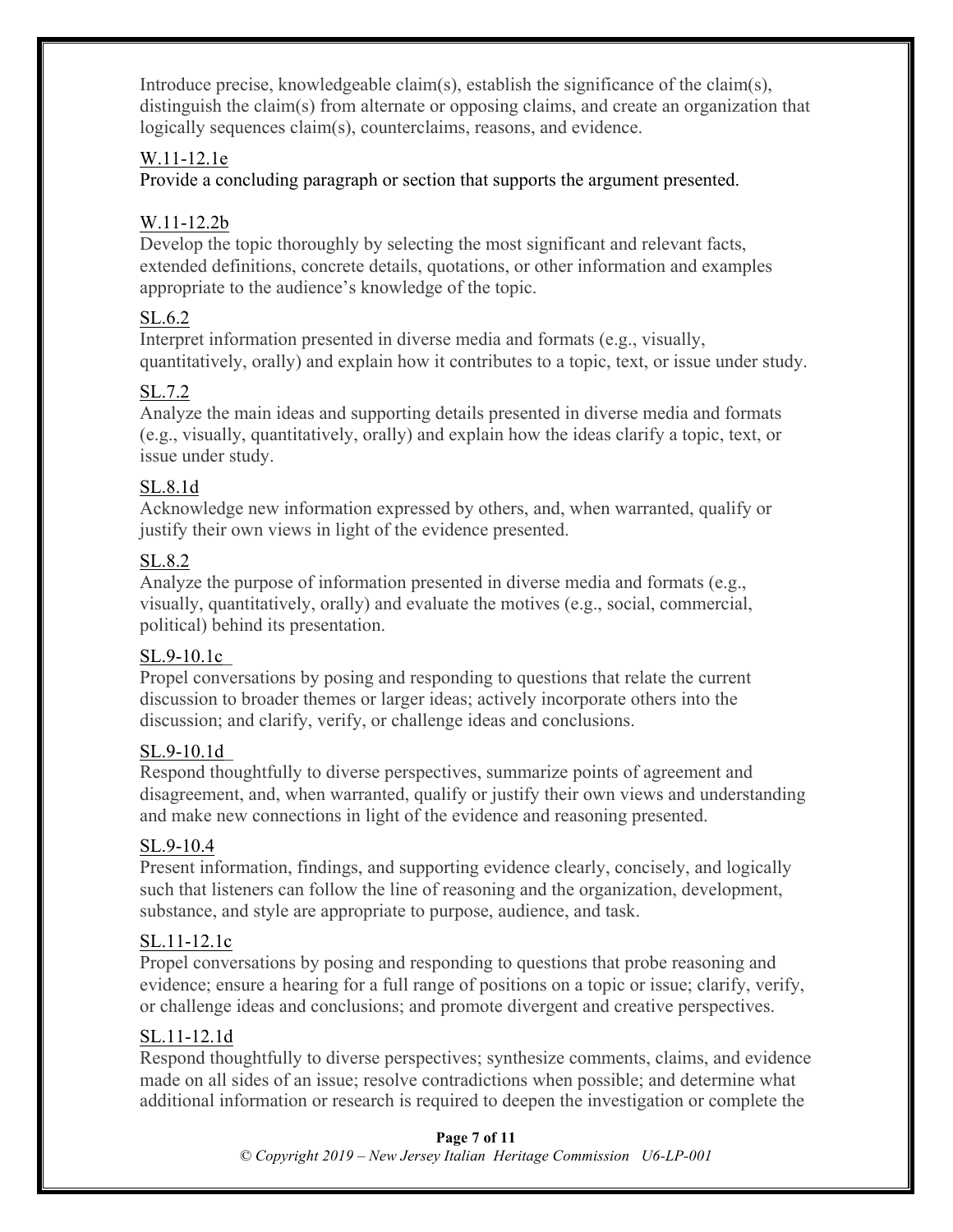#### task.

#### SL.11-12.4

Present information, findings, and supporting evidence, conveying a clear and distinct perspective, such that listeners can follow the line of reasoning, alternative or opposing perspectives are addressed, and the organization, development, substance, and style are appropriate to purpose, audience, and a range of formal and informal tasks.

#### RST.6-8.3

Follow precisely a multistep procedure when carrying out experiments, taking measurements, or performing technical tasks.

#### RST.9-10.3

Follow precisely a complex multistep procedure when carrying out experiments, taking measurements, or performing technical tasks, attending to special cases or exceptions defined in the text.

#### RST.11-12.3

Follow precisely a complex multistep procedure when carrying out experiments, taking measurements, or performing technical tasks; analyze the specific results based on explanations in the text.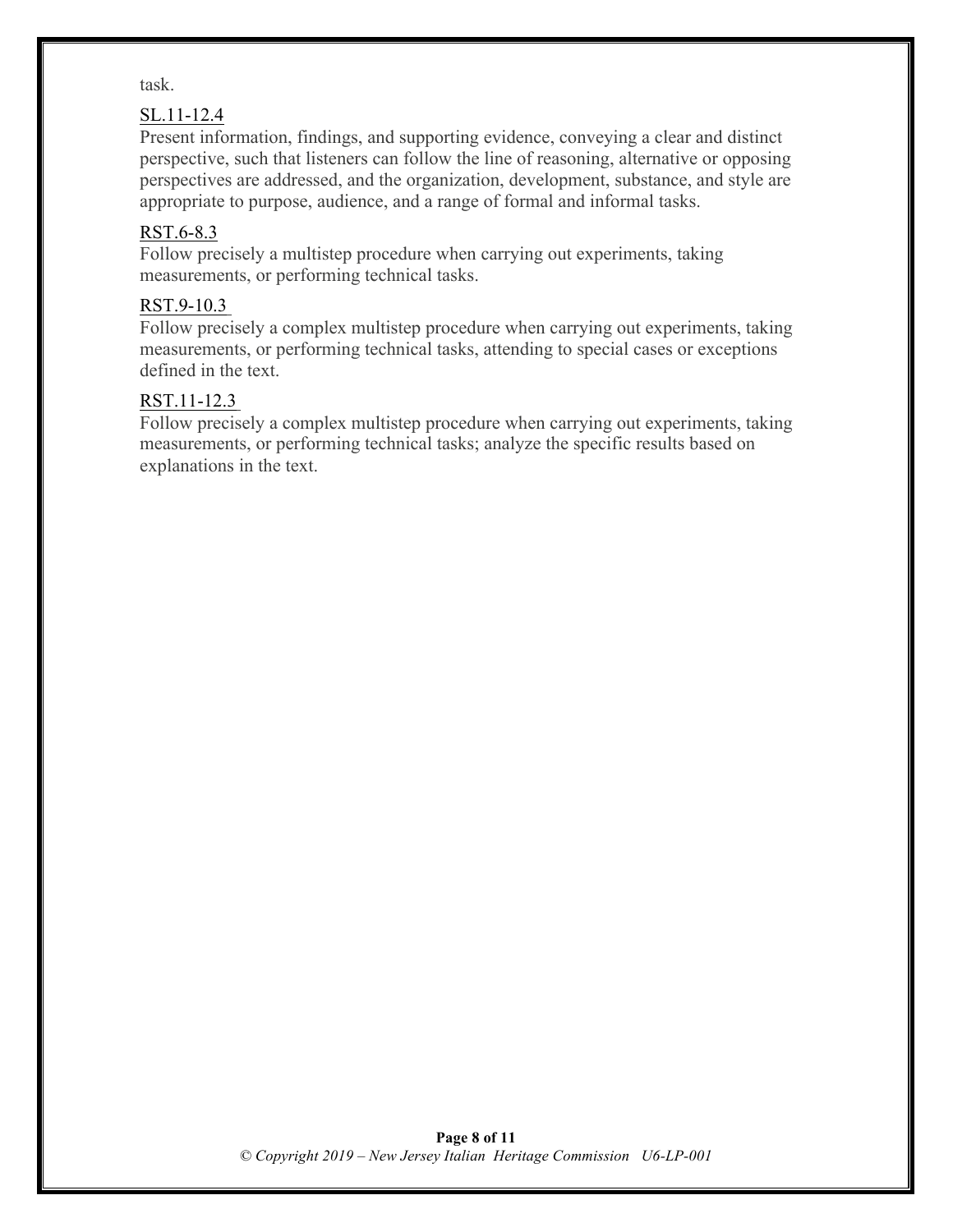# **Rita Levi-Montalcini Experiment Recording Worksheet**

## **Initial Experiment Setup**

| Date:                  |  |
|------------------------|--|
| Names/Group Number:    |  |
|                        |  |
|                        |  |
| <b>Materials Used:</b> |  |
|                        |  |
|                        |  |
| <b>Swab Location:</b>  |  |
| Objective:             |  |
|                        |  |
|                        |  |
|                        |  |
| Process:               |  |
|                        |  |
|                        |  |
|                        |  |
| Observation:           |  |
|                        |  |
|                        |  |
|                        |  |
|                        |  |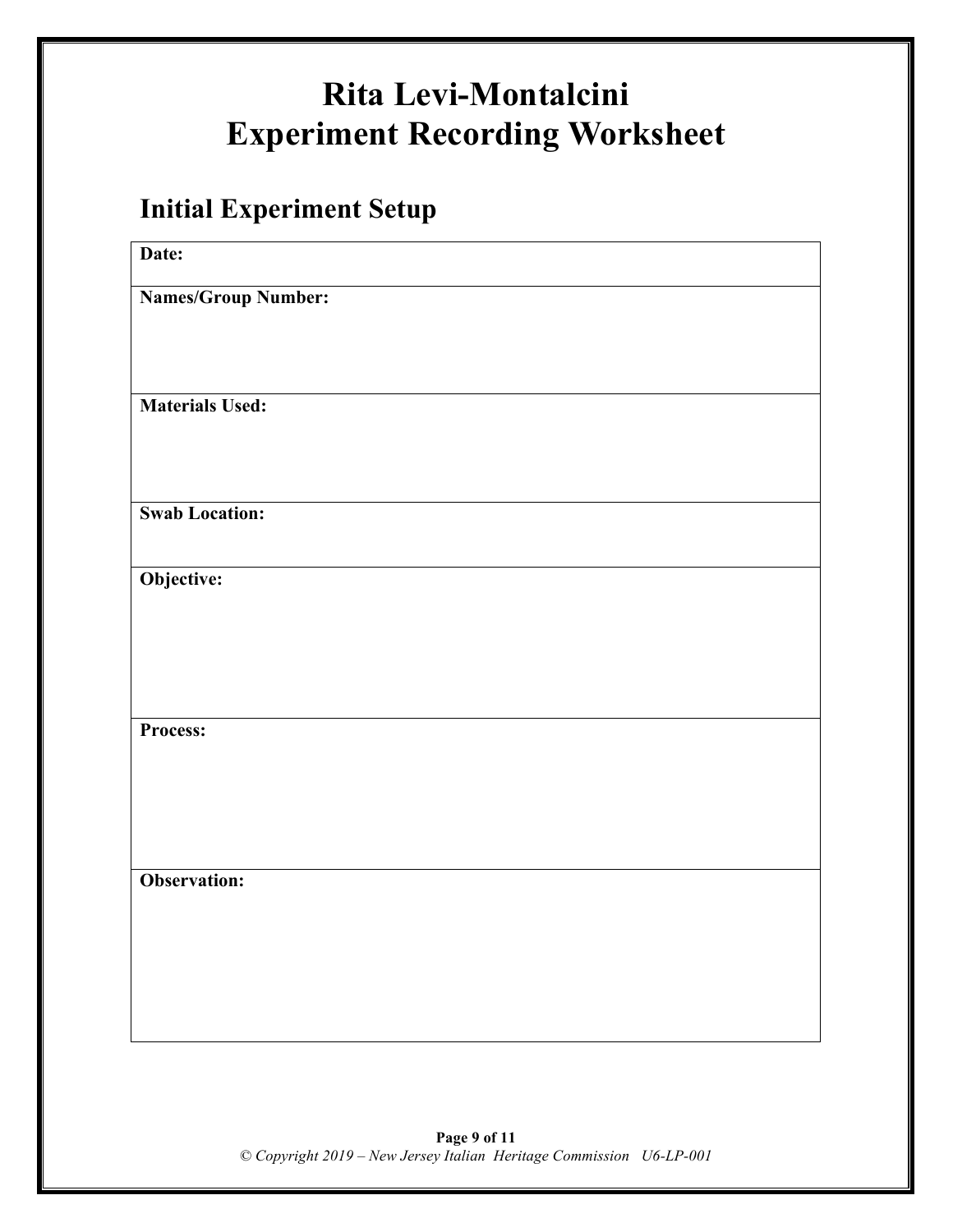## **Sample One Observation**

**Date:**

**Names/Group Number:**

**Materials Used:**

**Swab Location:**

**Objective:**

**Process:**

**Observation:**